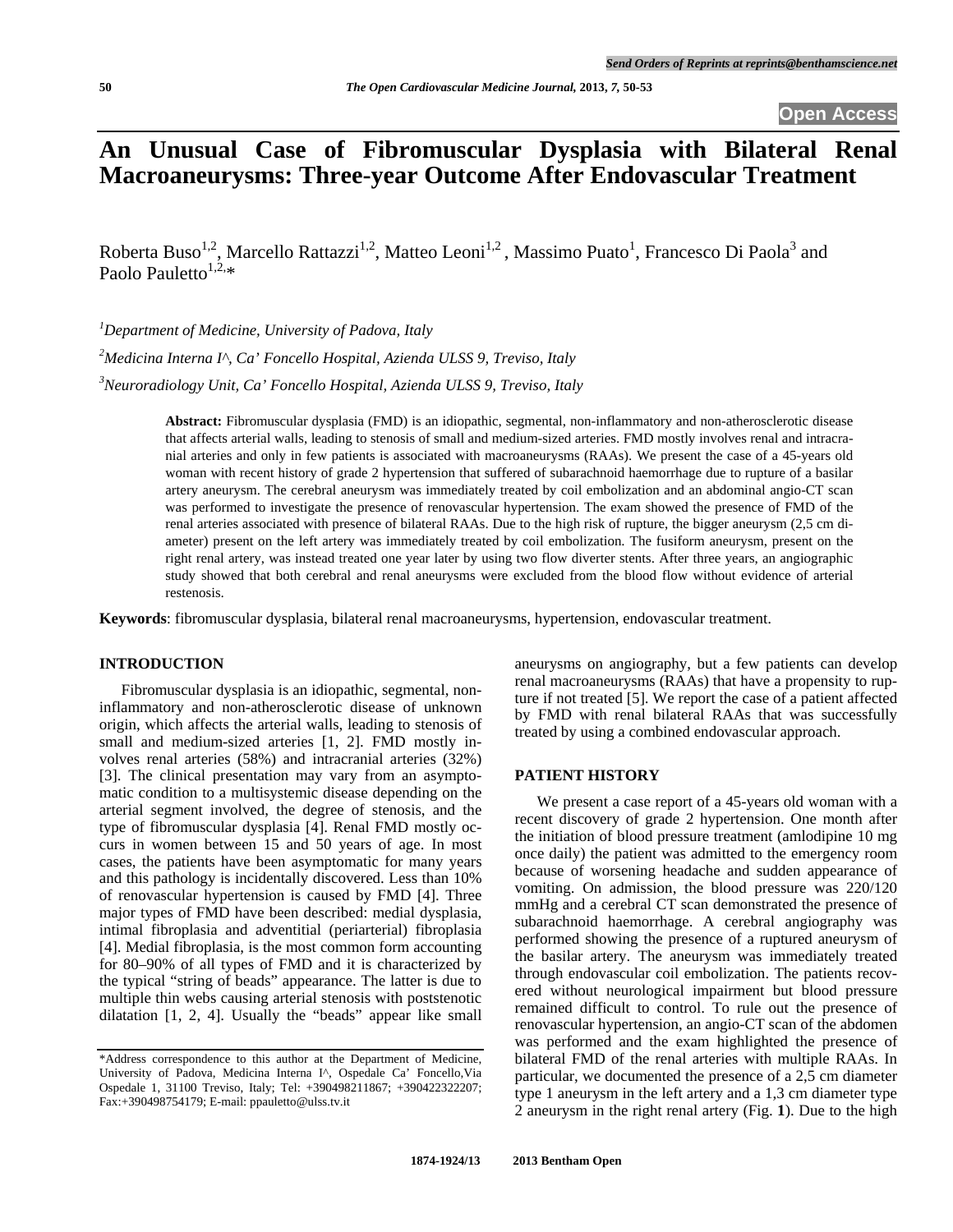

**Fig. (1). Abdominal angio-CT scan showing the presence of renal artery FMD with RAAs.** The arrows indicate the presence of a type 1 aneurysm (2,5 cm diameter) in the left artery and a type 2 aneurysm (1,3 cm diameter) in the right renal artery.

risk of rupture an endovascular treatment of the aneurysm on the left side was immediately performed following a sequential approach that includes an initial, partial coiling of the defect followed by position of two stents and then conclusion of the coiling procedure. At the end of the treatment, the renal perfusion was optimal and the patient was discharged with improved blood pressure control although not yet optimal (150/90 mmHg during treatment with ace-inibitor, betablocker, thiazide diuretic and calcium channel blocker). A 3 month treatment with double anti-platelets therapy was prescribed (Aspirin 100 mg once a daily plus Clopidogrel 75 mg once daily). Radiological follow-up after two months showed full exclusion of both basilar and left renal artery aneurysm. Ten months later, due to persistence of resistant hypertension, we scheduled the treatment of the aneurysm on the right side. In this case the reconstruction of the right renal artery was performed by using two bridged stents Multilayer Cardiatidis. This approach allows obtaining a complete exclusion of the aneurysm from the renal flow maintaining a normal renal perfusion. The patient was discharged with prescription of three months of double anti-platelets therapy (Aspirin 100 mg once a daily plus Clopidogrel 75 mg once daily), followed by Aspirin alone. Three months after the second procedure an angio-CT scan showed normal renal vascularisation and exclusion of all treated aneurysms. During the follow-up visits we documented an improved blood pressure control (the last ambulatory blood pressure monitoring showed 24 hours blood pressure values of 114/64 mmHg in treatment with Atenolol 50 mg once daily plus Amlodipine 5 mg once daily) and the patient remained healthy, asymptomatic, with normal renal function. Three years after the first treatment, we performed a follow-up angiographic study that showed full exclusion of both cerebral and RAAs without any evidence of arterial restenosis (Fig. **2**).

### **DISCUSSION**

 As mentioned above, renovascular FMD tends to affect mainly women and is the cause of almost 10% of renovascular hypertension [4]. Renal arteries are involved by FMD unilaterally in about 61% of cases, and bilaterally in almost 39%. At variance with atherosclerosis, FMD characteristically involves the middle and distal portion of the main renal artery. Gold standard treatment for FMD is percutaneous transluminal renal angioplasty (PTRA) because it is less invasive than surgical revascularization [2]. Moreover it can be performed on an outpatient basis, it is associated with lower morbidity and it is less costly. Although vascular stenting is widely used in atheroscleortic renal stenosis its use for FMD lesions treatment has been reserved as a "bailout" procedure in cases where suboptimal results are obtained with balloon angioplasty, or when complications such as acute occlusion or flow-limiting dissection are present [1, 4-6]. Nowadays, surgical revascularization is limited to patients who failed or are unsuitable for PTRA [7]. In the patient we presented, the FMD of the renal arteries was complicated by the presence of bilateral RAAs. True aneurysms may occur secondary to extreme post-stenotic dilatation or result from mural aneurysm that enlarge beyond perimuscular wall [7]. In any case the reported incidence of RAAs is low  $(0.015\% -1.32\%)$  and their association with FMD is an extremely rare event.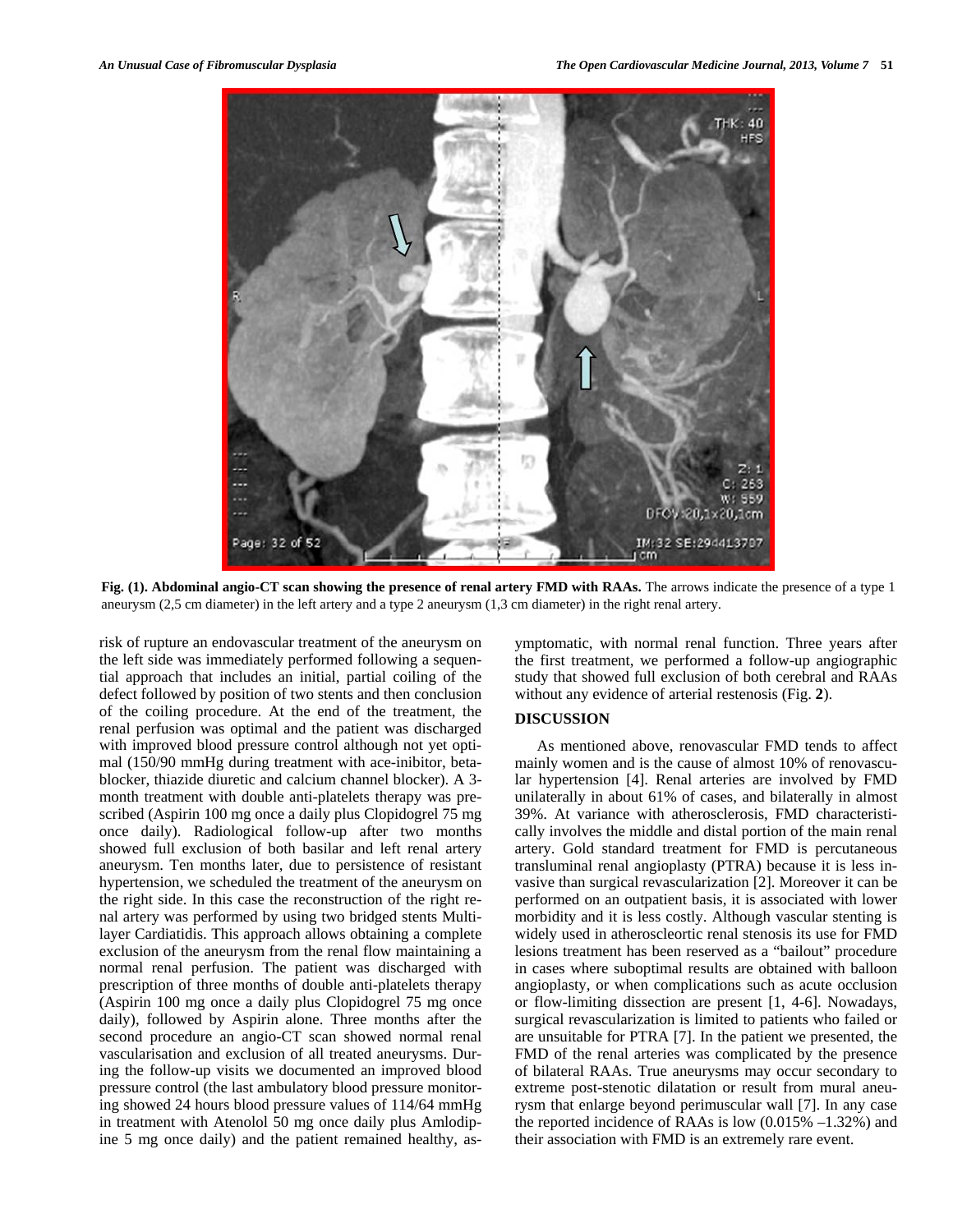



# **Right Kidney**

## Left Kidney

Fig. (2). Angiographic images of the renal arteries after endovascular treatment. The saccular type 1 aneurysm on the left renal artery was treated by coil embolization. The fusiform type 2 aneurysm, present on the right renal artery, was treated by using two flow diverter stents. Three years after the first treatment the angiographic study showed that both renal aneurysms were excluded from the blood flow without evidence of arterial restenosis.

 Circumstances necessitating repair of RAAs have been extensively debated. It is widely accepted that asymptomatic RAAs should be treated when their size is bigger than 2–2,5 cm and/or there is evidence of significant increase during serial radiological investigations. Smaller RAAs (< 2 cm) should be treated if associated with renovascular hypertension, high risk of dissection, significant arterial stenosis, intrarenal thrombo-emboli or renal infarctions. Finally, women with RAAs of childbearing age should be treated because of an increased risk of rupture during pregnancy (80%) [8, 9].

 In the case presented here we first decided to treat the left renal aneurysm because of its size (2,5 cm) and the high risk of rupture due to the presence of renovascular resistant hypertension. On the other hand, the immediate treatment of the right renal aneurysm (1,3 cm) was controversial and we decided to follow-up the malformation time-course with serial radiological investigation. However, although the exams showed no changes in the aneurysm size, the blood pressure remained poorly controlled by the medical therapy. For this reason, we decided to treat the malformation.

 Traditionally, RAAs have been treated surgically by using nephrectomy or variable reconstructive strategies such as aneurysm resection, aortorenal bypass, renorenal interposition, reimplantation and patch angioplasty [10]. These procedures are technically challenging, have a not negligible mortality, morbidity rates of 0-28% and imply prolonged recovery periods. Other potential risks include unplanned nephrectomy, branch occlusion, ureteral stricture, postoperative graft occlusion and postsurgical arterial stenosis [11, 12]. For these reasons, during the past decade different endovascular procedures have been proposed as an alternative to surgery. The various percutaneous approaches, similar to those developed for intracranial aneurysm treatment, are based on different embolization techniques or stent grafts, depending on malformation's anatomy. The basic principle of these treatments is to exclude the aneurysms from the circulation either through packing with coils or by using covered stents as mechanical barriers [11].

 Which endovascular procedure should be preferred to treat RAAs is still controversal. According to Runback et al. RAAs can be classified into three main types which have peculiar treatment strategies [9]. Type 1 RAAs include saccular aneurysms arising from either the main renal artery trunk or proximally from a large segmental branch. The relationship between the size of the aneurysm and the diameter of its neck is the most important factor driving the selection of the treatment for both cerebral and renal malformations, a treatment that is mainly based on coils embolization [12, 13]. Fusiform RAAs (type 2) cannot be treated with coils embolisation but they are eligible for covered-stent, a treatment that can be combined with PTRA in case of arterial stenosis. After covered-stent placement, the RAA is excluded without the risk of endotension, which is a potential cause of rupture [14, 15].

 In our patient, both renal arteries and aneurysms had different anatomy. The left renal artery was rectilinear and the aneurysm was saccular (type 1) and for this reason it was treated with coils and stent. The right renal artery, instead, was twisting with the typical "string of beads" anatomy, and the presence of a fusiform aneurysm (type 2). Hence, this second aneurysm was treated by using two Multilayer Cardiatidis flow diverter stents obtaining a complete exclusion of the aneurysm from renal perfusion and midbranch artery